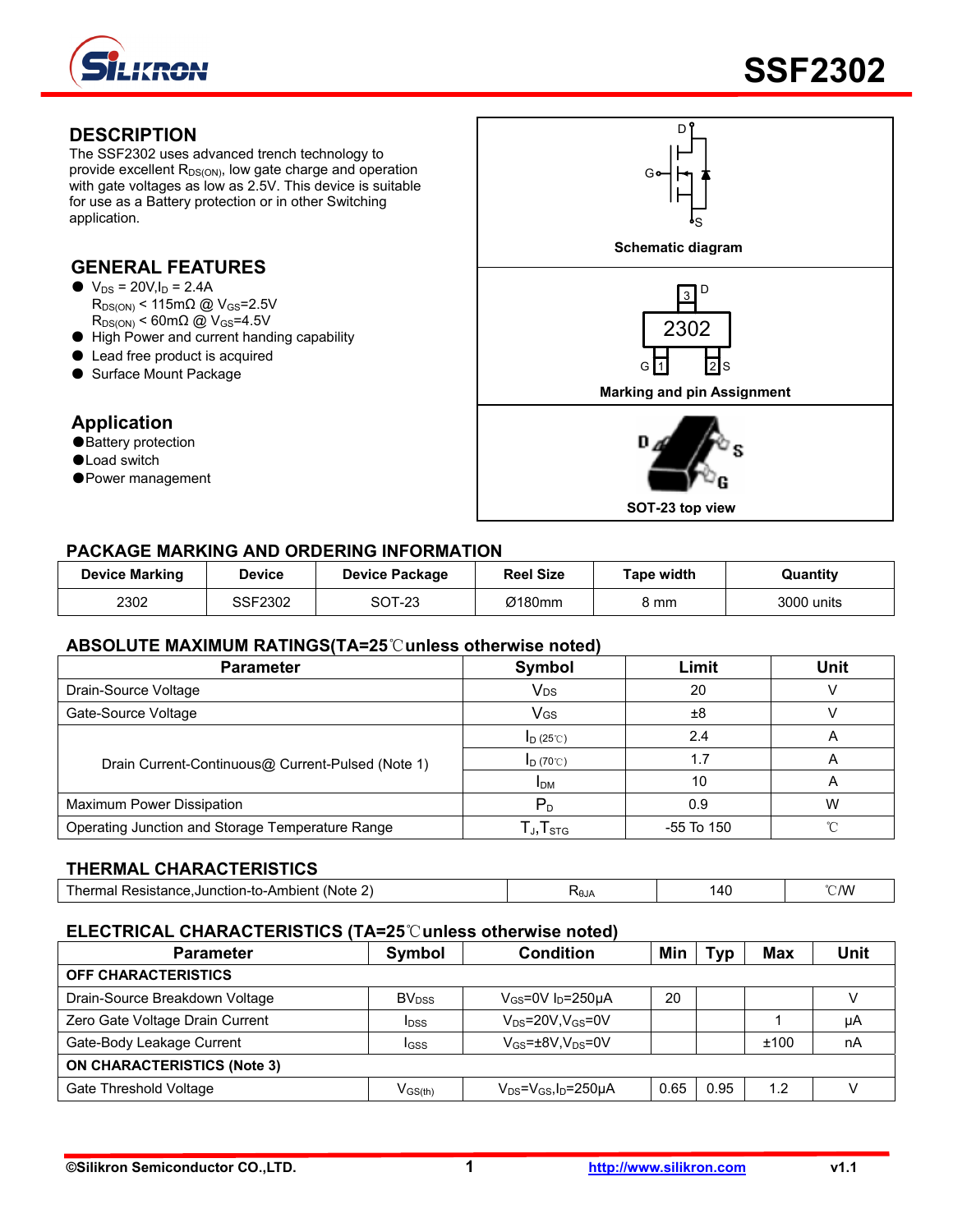

| Drain-Source On-State Resistance          | $R_{DS(ON)}$     | $V_{GS} = 2.5V$ , $I_D = 3.1A$                                                          | 70   | 115 | $m\Omega$ |
|-------------------------------------------|------------------|-----------------------------------------------------------------------------------------|------|-----|-----------|
|                                           |                  | $V_{GS} = 4.5V, I_D = 3.6A$                                                             | 45   | 60  | $m\Omega$ |
| Forward Transconductance                  | $g_{FS}$         | $V_{DS} = 5V I_D = 3.6A$                                                                | 8    |     | S         |
| <b>DYNAMIC CHARACTERISTICS (Note4)</b>    |                  |                                                                                         |      |     |           |
| Input Capacitance                         | $C_{\text{lss}}$ |                                                                                         | 300  |     | <b>PF</b> |
| <b>Output Capacitance</b>                 | $C_{\rm oss}$    | $V_{DS}$ =10V, $V_{GS}$ =0V,<br>$F = 1.0$ MHz                                           | 120  |     | <b>PF</b> |
| Reverse Transfer Capacitance              | C <sub>rss</sub> |                                                                                         | 80   |     | <b>PF</b> |
| <b>SWITCHING CHARACTERISTICS (Note 4)</b> |                  |                                                                                         |      |     |           |
| Turn-on Delay Time                        | $t_{\sf d(on)}$  |                                                                                         | 7    | 15  | nS        |
| Turn-on Rise Time                         | t,               | $V_{DD}$ =10V, R <sub>L</sub> = 2.8 Ω<br>$V_{GS}$ =4.5V, R <sub>GEN</sub> =6 $\Omega$ , | 55   | 80  | nS        |
| Turn-Off Delay Time                       | $t_{d(off)}$     | $In=3.6A.$                                                                              | 16   | 60  | nS        |
| <b>Turn-Off Fall Time</b>                 | t£               |                                                                                         | 10   | 25  | nS        |
| Total Gate Charge                         | $Q_g$            |                                                                                         | 4.0  | 10  | nC        |
| Gate-Source Charge                        | $Q_{gs}$         | $V_{DS} = 10V \cdot$ In=3.6A.V $_{GS} = 4.5V$                                           | 0.65 |     | nC        |
| Gate-Drain Charge                         | $Q_{gd}$         |                                                                                         | 1.5  |     | пC        |
| <b>DRAIN-SOURCE DIODE CHARACTERISTICS</b> |                  |                                                                                         |      |     |           |
| Diode Forward Voltage (Note 3)            | $V_{SD}$         | $V_{GS}$ =0V, $I_S$ =0.94A                                                              | 0.76 | 1.2 | $\vee$    |
| Diode Forward Current (Note 2)            | Is               |                                                                                         | 0.94 |     | A         |

#### **NOTES:**

**1.** Repetitive Rating: Pulse width limited by maximum junction temperature.<br>**2.** Surface Mounted on 1in<sup>2</sup> FR4 Board, t ≤ 10 sec.

**3.** Pulse Test: Pulse Width ≤ 300μs, Duty Cycle ≤ 2%.

**4.** Guaranteed by design, not subject to production testing.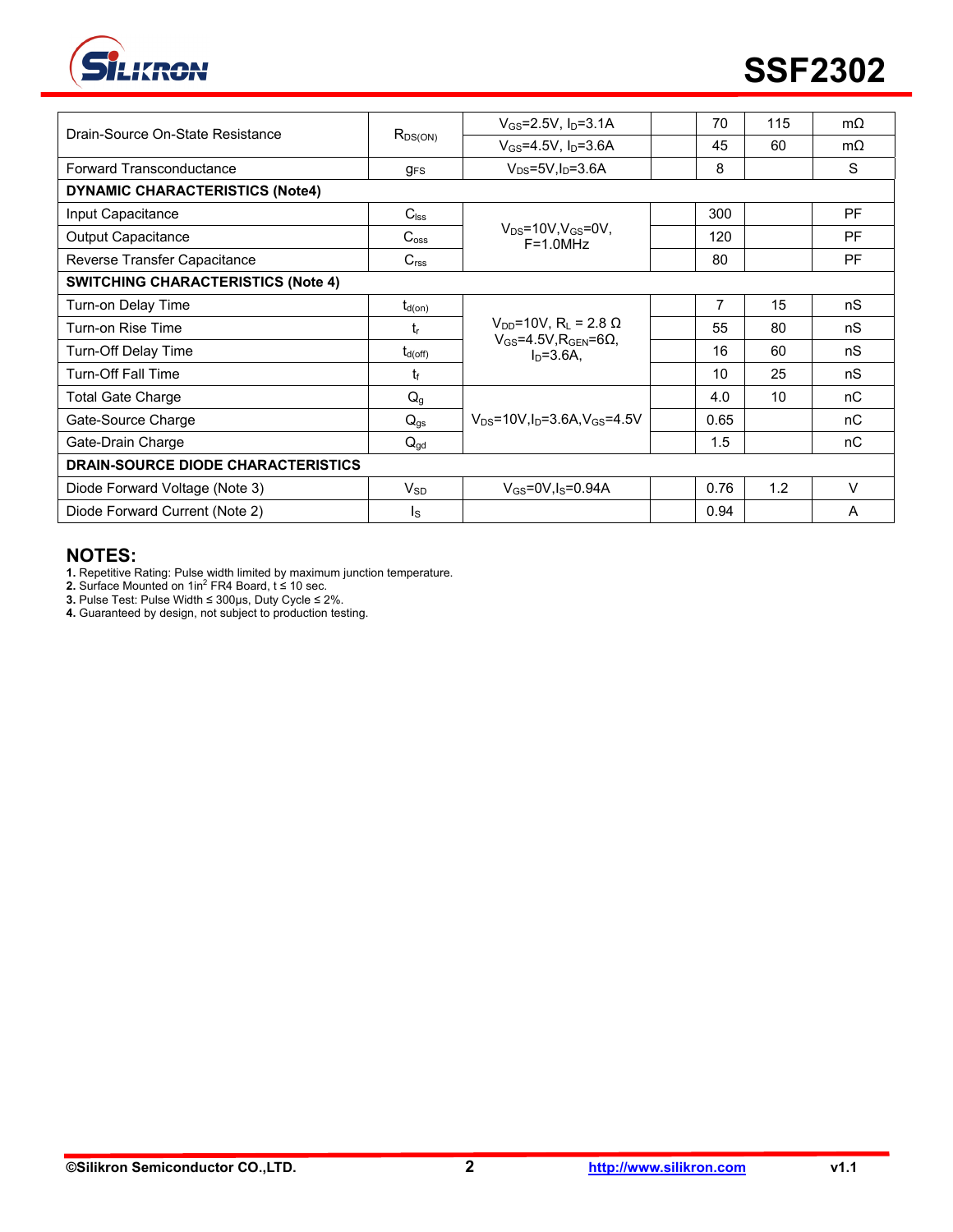

# **TYPICAL ELECTRICAL AND THERMAL CHARACTERISTICS**

Rgen Vin G Vdd Rl Vout S  $\overline{\mathsf{D}}$ 

**Figure 1:Switching Test Circuit** 



**Figure 3 Power Dissipation** 





**Figure 2:Switching Waveforms** 



**Figure 4 Drain Current** 



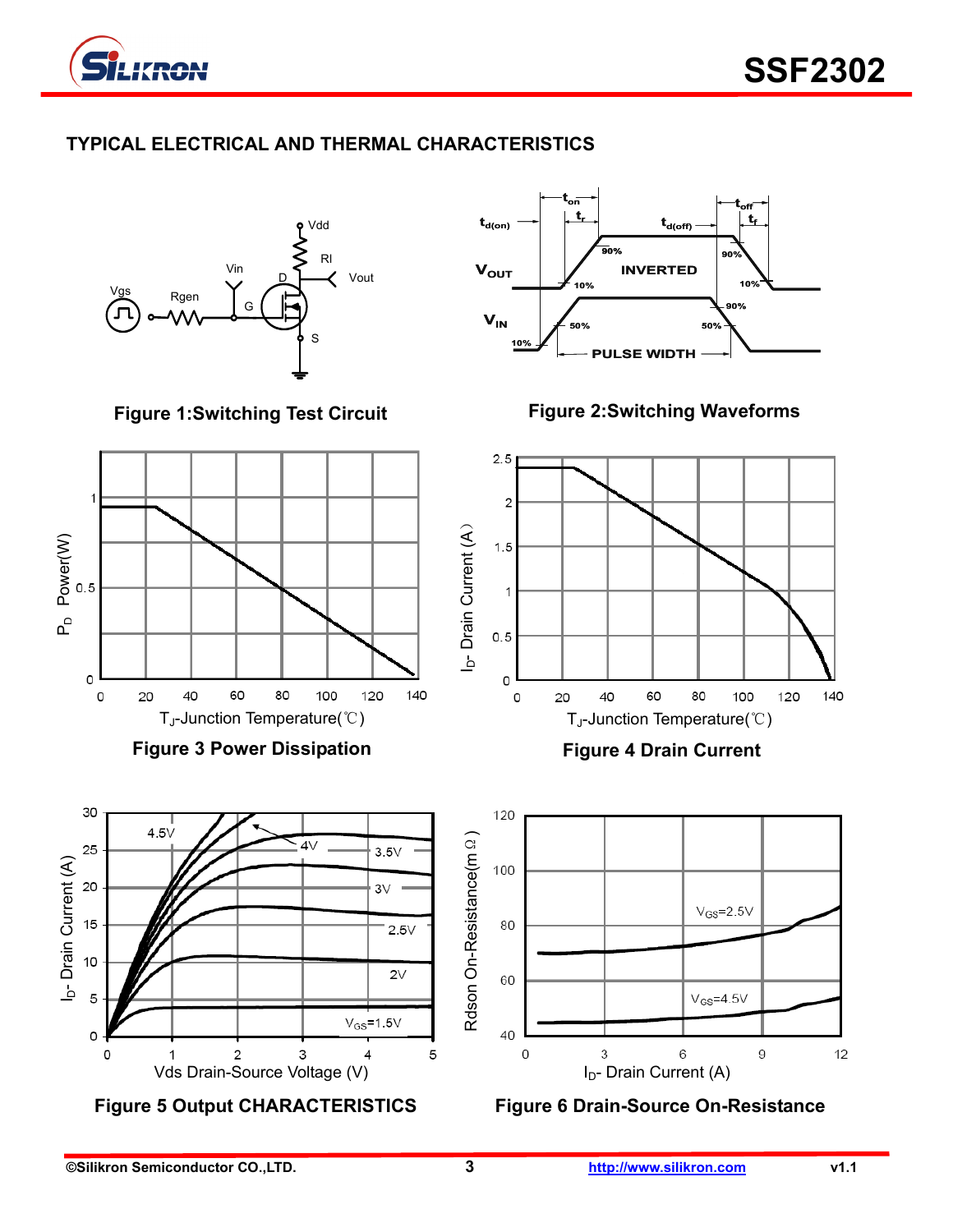

# **SSF2302**







**Figure 9 Rdson vs Vgs** 





Figure 7 Transfer Characteristics **Figure 8 Drain-Source On-Resistance** 



**Figure 10 Capacitance vs Vds** 

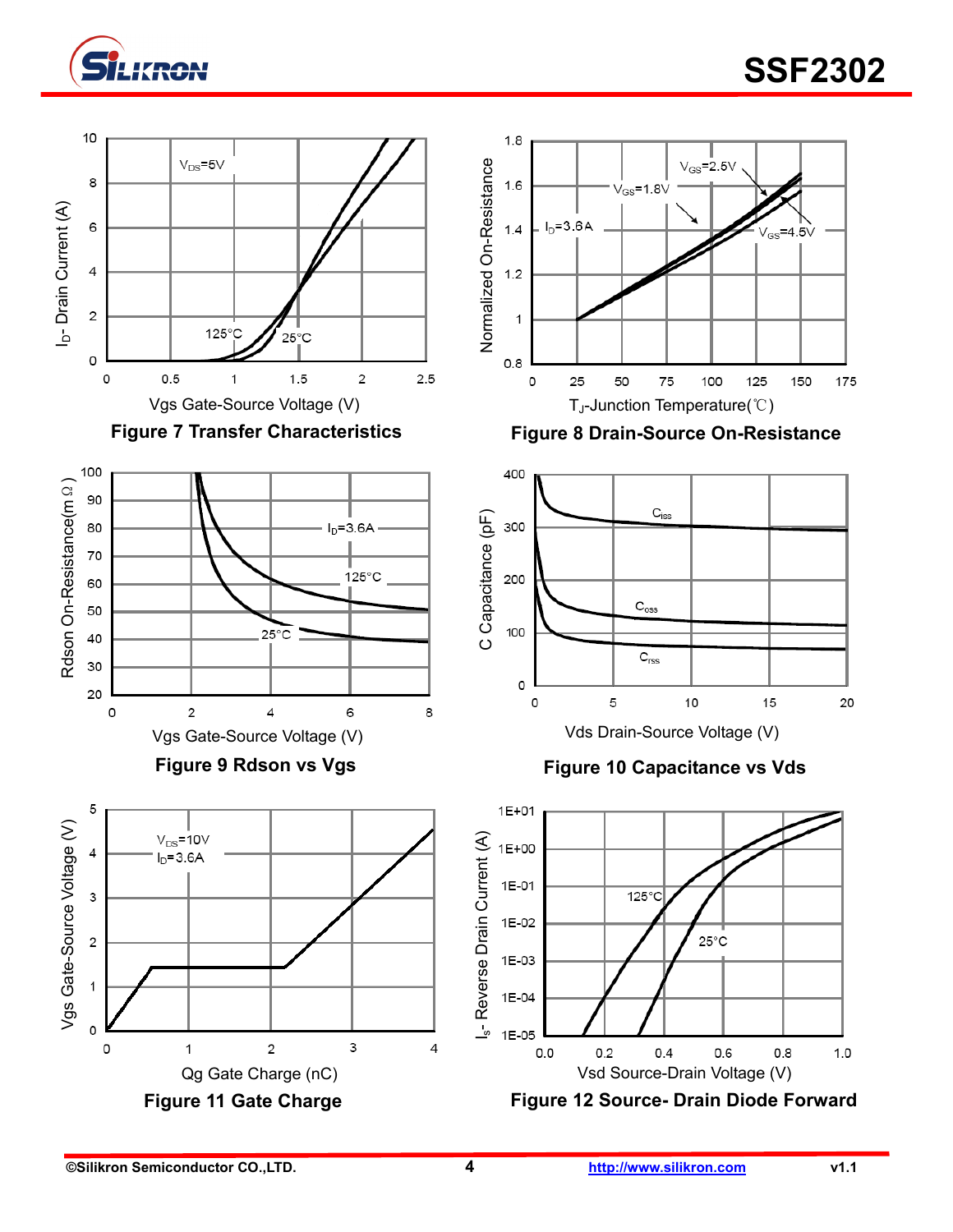







**Figure 14 Normalized Maximum Transient Thermal Impedance**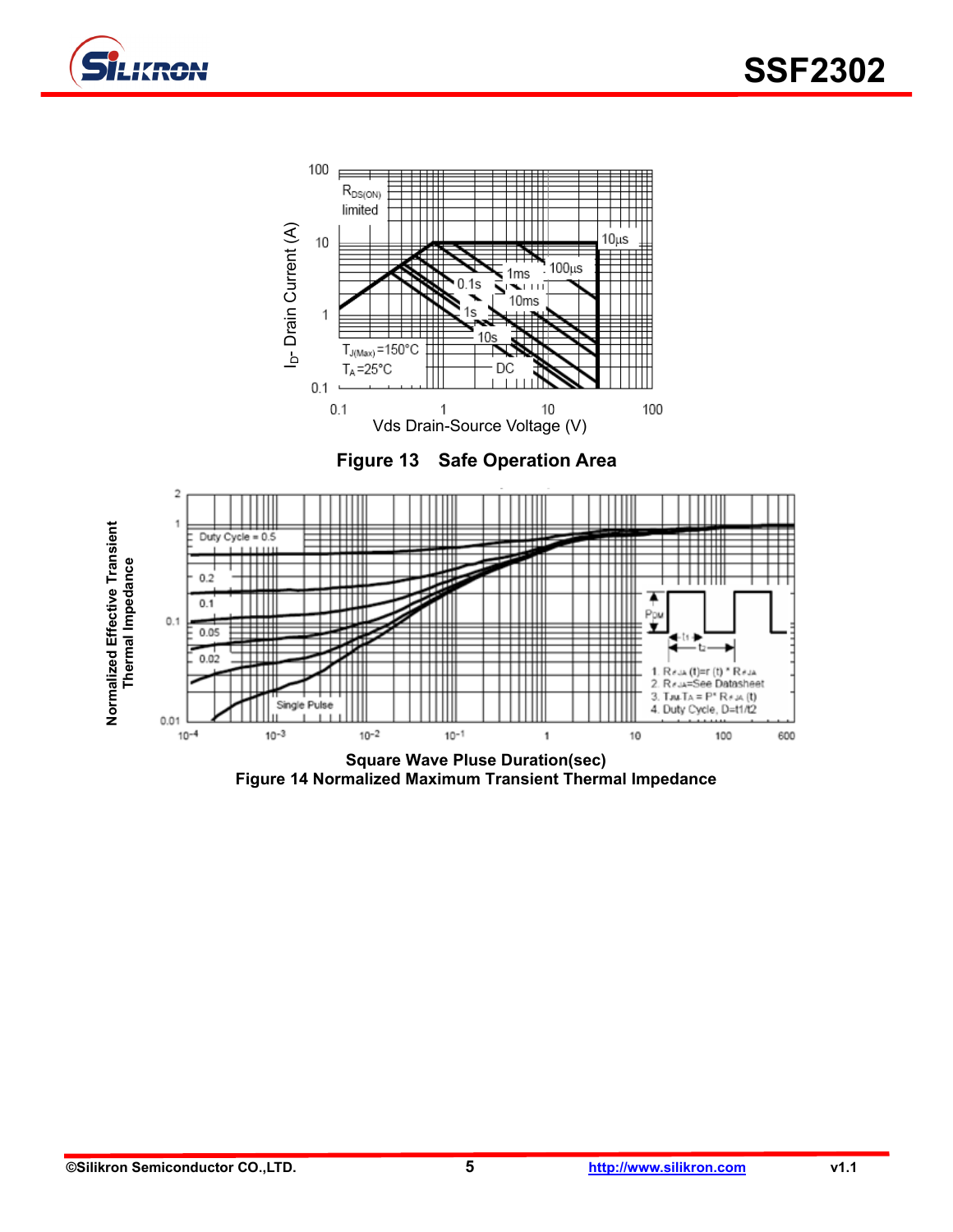

# **SOT-23 PACKAGE INFORMATION**

**Dimensions in Millimeters (UNIT:mm)**





|         | $\theta$ | 0.25 |  |
|---------|----------|------|--|
|         |          |      |  |
| $\bf c$ |          |      |  |

| <b>Symbol</b>  | <b>Dimensions in Millimeters</b> |       |  |  |  |
|----------------|----------------------------------|-------|--|--|--|
|                | MIN.                             | MAX.  |  |  |  |
| A              | 0.900                            | 1.150 |  |  |  |
| A <sub>1</sub> | 0.000                            | 0.100 |  |  |  |
| A2             | 0.900                            | 1.050 |  |  |  |
| b              | 0.300                            | 0.500 |  |  |  |
| C              | 0.080                            | 0.150 |  |  |  |
| D              | 2.800                            | 3.000 |  |  |  |
| E.             | 1.200                            | 1.400 |  |  |  |
| E <sub>1</sub> | 2.250                            | 2.550 |  |  |  |
| е              | 0.950TYP                         |       |  |  |  |
| e1             | 1.800                            | 2.000 |  |  |  |
| L              | 0.550REF                         |       |  |  |  |
| L1             | 0.300                            | 0.500 |  |  |  |
| θ              | <b>0°</b>                        | 8°    |  |  |  |

#### **NOTES**

1. All dimensions are in millimeters.

2. Tolerance ±0.10mm (4 mil) unless otherwise specified

3. Package body sizes exclude mold flash and gate burrs. Mold flash at the non-lead sides should be less than 5 mils.

4. Dimension L is measured in gauge plane.

5. Controlling dimension is millimeter, converted inch dimensions are not necessarily exact.